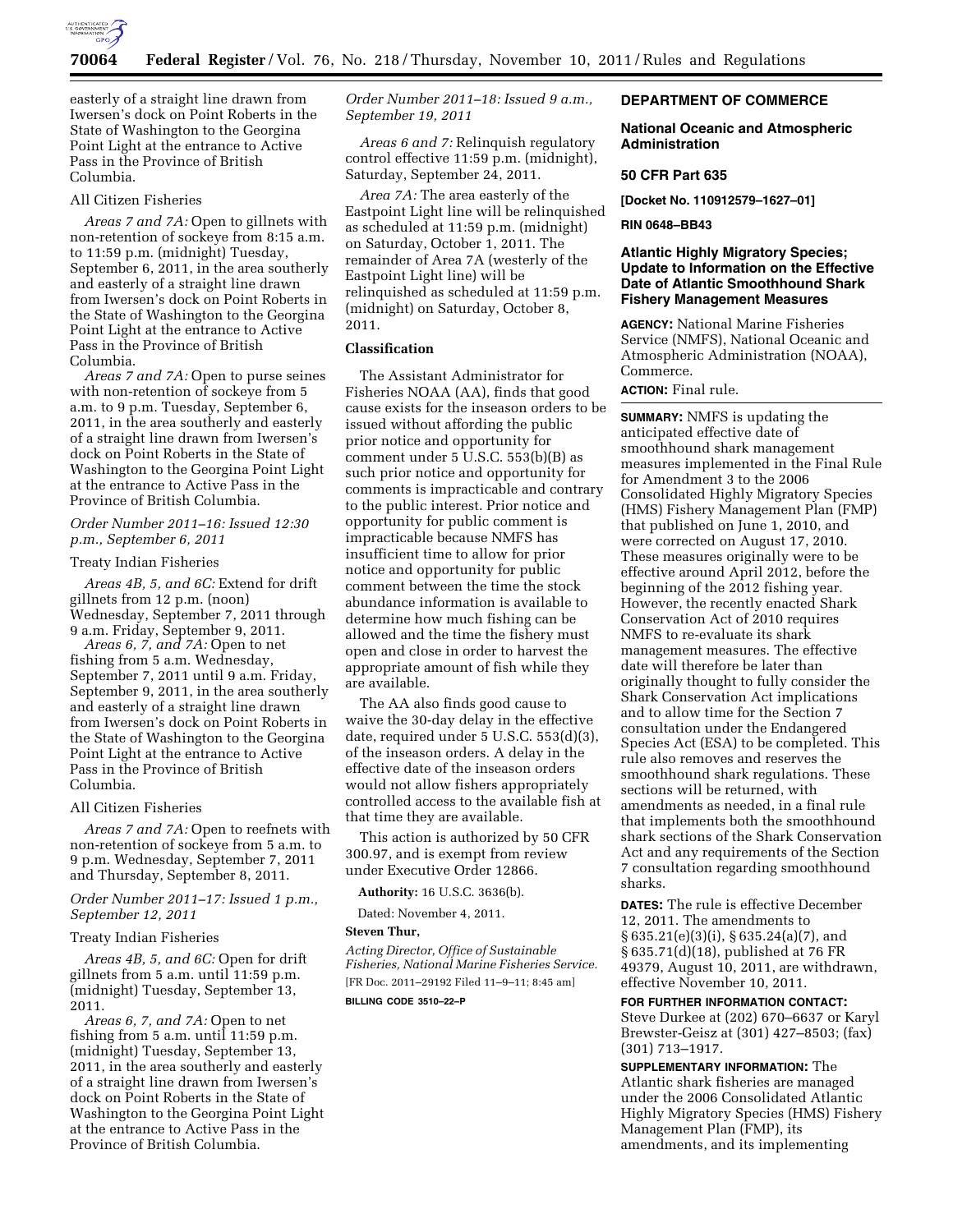regulations found at 50 CFR part 635, issued under authority of the Magnuson-Stevens Fishery Conservation and Management Act (16 U.S.C. 1801 *et seq.*).

The regulatory identification number (RIN) for Amendment 3 to the 2006 Consolidated HMS FMP was prematurely closed. The RIN for this action is formally tied to the closed RIN for Amendment 3, 0648–AW65.

Amendment 3 (75 FR 30484, June 1, 2010; corrected by 75 FR 50715, August 17, 2010) will bring smoothhound sharks under Federal management. The smoothhound shark complex consists of smooth dogfish (*Mustelus canis*) and the Florida smoothhound (*Mustelus norrisi*). In Amendment 3, NMFS determined that smoothhound sharks are oceanic sharks that should be managed under the Secretary's authority because of their wide distribution and because their range extends into the jurisdictions of more than one of the five Atlantic fishery management councils. NMFS noted that, based on existing data, the smoothhound shark fishery was substantial, with average annual landings of 431 mt dw, which would rank among the highest for any species of shark managed by NMFS. Accordingly, NMFS determined that sound, science-based conservation and management was necessary to provide for the long-term sustainable yield of the stock.

Most smoothhound shark catch occurs with gillnet and trawl gear. In Amendment 3, NMFS stated that managing the species using uniform conservation and management measures developed and implemented through an FMP in accordance with the procedures set forth in the Magnuson-Stevens Act would better engage fishermen in developing conservation measures affecting the fishery. It would become increasingly difficult for NMFS to determine if prescriptive conservation and management measures, through future FMP amendments and/or regulatory changes, were needed without initial smoothhound management measures in place to collect critical data through Amendment 3.

The final rule implementing Amendment 3 published in June 2010, but the effective date for all smoothhound shark management measures was delayed to provide time for the NMFS Southeast Regional Office of Protected Resources to finalize a Biological Opinion (BiOp) on the proposed Amendment 3 measures for smoothhound effects on ESA-listed turtles and the northern right whale. Time was also needed for NMFS to

perform outreach to a new set of constituents and to implement a new commercial smoothhound fishing permit (including Office of Management and Budget approval). In the final rule implementing Amendment 3, NMFS stated that a document would be published in the **Federal Register**  announcing the effective date of those provisions once the Office of Management and Budget (OMB) approved information collection requirements, as required under the Paperwork Reduction Act (PRA). Furthermore, NMFS stated that the effective date would likely be before the start of the 2012 fishing season for smoothhounds (approximately April 1, 2012).

Since publication of the final rule implementing Amendment 3, the Shark Conservation Act of 2010 (Pub. L. 111– 348) became law. This legislation directly impacts the smoothhound shark fishery. Specifically, it amended the Magnuson-Stevens Fishery Conservation and Management Act (Magnuson-Stevens Act) to provide greater protection for sharks landed in or imported into the United States. Among the provisions are two requirements that affect domestic shark management. One provision amends the Magnuson-Stevens Act to require that all sharks landed in the United States be maintained with the fins naturallyattached to the carcass through offloading. The second provision is labeled as a ''savings clause'' and reads: ''The amendments made by subsection (a) do not apply to an individual engaged in commercial fishing for smooth dogfish (*Mustelus canis*) in that area of the waters of the United States located shoreward of a line drawn in such a manner that each point on it is 50 nautical miles from the baseline of a State from which the territorial sea is measured, if the individual holds a valid State commercial fishing license, unless the total weight of smooth dogfish fins landed or found on board a vessel to which this subsection applies exceeds 12 percent of the total weight of smooth dogfish carcasses landed or found on board.''

Since NMFS needs to complete ESA consultation for the measures proposed for smoothhound sharks, and because the Agency needs to consider and implement congressionally-mandated smoothhound fishery management measures, NMFS is postponing the anticipated effective date of the Amendment 3 smoothhound management measures. The Agency no longer anticipates an effective date of April 1, 2012. Instead, NMFS anticipates the date will fall on the

effective date of the measures in the forthcoming final rule to implement 2010 Shark Conservation Act smoothhound provisions, and only after ESA Section 7 consultation is completed. Notice of the effective date will be provided to the public and interested parties through publication in the **Federal Register** and through other outreach channels, including constituent phone calls and listserve notices. This rule also removes and reserves the smoothhound shark regulations in the Code of Federal Regulations. These sections will be returned, with amendments as needed, in a final rule that implements both the smoothhound shark sections of the Shark Conservation Act and any requirements of the Section 7 consultation regarding smoothhound sharks.

## **Classification**

The NMFS AA has determined that this final action is necessary for the conservation and management of the HMS fishery, and that it is consistent with the Magnuson-Stevens Act, the 2006 Consolidated Atlantic HMS FMP and its amendments, ATCA, and other applicable law.

This final rule has been determined to be not significant for purposes of Executive Order 12866.

Pursuant to 5 U.S.C. 553(b)(B), there is good cause to waive prior notice and an opportunity for public comment on this action, as notice and comment is unnecessary. This action does not amend prior regulations, but merely provides updated information on the anticipated timing of future rulemaking to implement Amendment 3. Indeed, NMFS is not proposing any particular rulemaking action upon which the public could comment, but is instead delaying the anticipated effective date of a regulation to allow NMFS to assess the impact of the 2010 Shark Conservation Act on the original rulemaking. For the same reasons, there is good cause under 5 U.S.C. 553(d)(3) to waive the 30-day delay in effective date.

Because prior notice and opportunity for public comment are not required for this rule by 5 U.S.C. 553, or any other law, the analytical requirements of the Regulatory Flexibility Act, 5 U.S.C. 601 *et seq.,* are inapplicable.

### **List of Subjects in 50 CFR Part 635**

Fisheries, Fishing, Fishing vessels, Permits, Quota, Smoothhound shark.